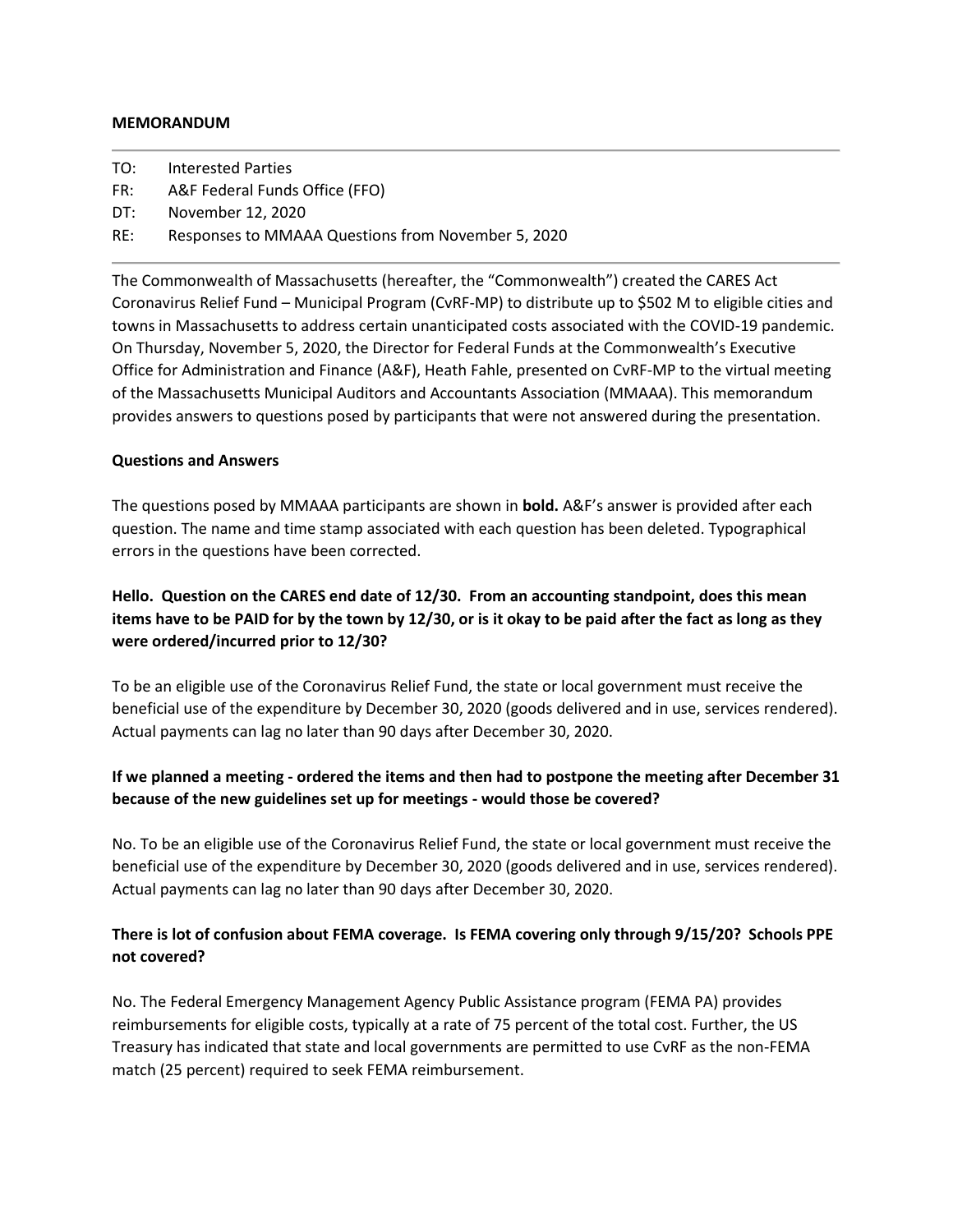FEMA published a memorandum that modified the FEMA PA program eligibility guidelines effective September 15, 2020. These eligibility changes narrowed the scope of certain costs that would be reimbursed by FEMA. Most notably, they clarified that PPE for individuals other than first responders and recurring cleaning/sanitation costs would no longer be reimbursable expenses under FEMA PA.

## **What happens to some big items like pandemic healthcare costs that FEMA may not reimburse 75%? Our Town is self-insured and we have documented expenditures from BCBS for about a \$1M.**

COVID-related health care costs are an eligible use of the Coronavirus Relief Fund.

# **Can you send us the link for template for second quarter reporting? We were told that it is not the same as the first report template and is being revised**

## Yes[. https://www.mass.gov/lists/municipal-crf-mp-reporting-templates](https://www.mass.gov/lists/municipal-crf-mp-reporting-templates)

**Part time School cafeteria workers hours are not budgeted in our School Lunch revolving fund, so if they came in to work to package meals for some students and some of our seniors for distribution during the shutdown when school was closed this past Spring, they were paid regular hours not overtime hours, are these hours CARES eligible?**

Yes, this is an eligible use of the Coronavirus Relief Fund.

Please note that if cafeteria workers were not repurposed to other activities and the school continued to pay these wages, this would not be an eligible use of the Coronavirus Relief Fund because revenue replacement is a prohibited use.

# **Are extra costs related to election postage covered by CARES? Due to the volume of mail in ballots increasing due to COVID.**

Yes, the incremental portion of election costs attributable to COVID-19 are an eligible use of the CvRF.

# **The regional school district would like to apply through the Town for expenses associated with the pandemic, are there particular requirements for the application for a sub-recipient grant?**

Yes. Please refer to FAQ #20:<https://www.mass.gov/doc/cares-act-faq-for-municipal-officials/download>

# **My municipality recently began a mortgage assistance program. Checks are cut directly to the banks/mortgage companies. When filling out the quarterly report, is the grantee the individual who applied for the grant, or the bank?**

The grantee would be whoever is subject to the grant agreement with the municipality. Is the applicant the bank or mortgagee? If the mortgagee is the one applying and certifying eligibility under CARES requirements, they would be considered the grantee.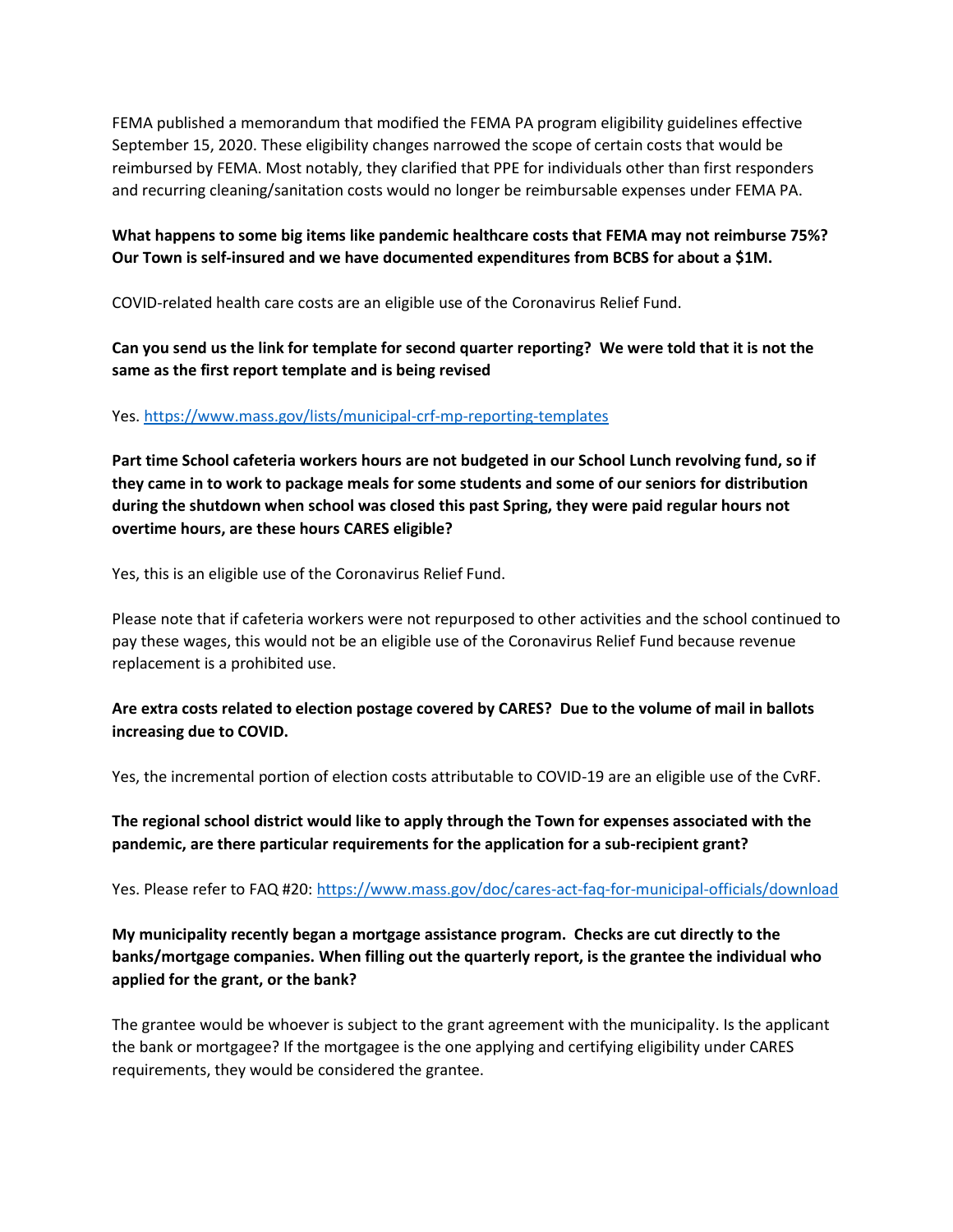**If a City or Town realized something initially charged to FEMA during the 3/1/20-12/30/20 period is determined not to be eligible. Will there be an opportunity to charge this expense to the relief fund after 12/30 during the 90 days to March even if not initially included in the reconciliation period?**

Yes.

## **Are municipal light plants eligible to recover costs spent for coronavirus expenses?**

Yes, so long as they are not recouping lost revenue.

## **Specifically what happens if the item meets A&F eligible use criteria but FEMA does not reimburse?**

A municipality can support eligible uses that are not reimbursed by FEMA with CvRF payments. If the municipality requires additional funds and has a Remaining Eligible Amount, the municipality can request such funds during the reconciliation round.

**If we need to revise our quarterly reporting, should we just upload a new version or make the corrections in the round one tab of the round 2 reporting template? We have some previously reported expenses that may be covers by other grants.**

Yes.

# **What if FEMA denied eligible costs they should have covered and the CARES funds only reimbursed us for 25% of those costs? Can we recoup that remaining 75% in the reconciliation period?**

Yes, if the municipality has a Remaining Eligible Amount, they may request this funding during the reconciliation period. Further, if the municipality has received CvRF payments but has not spent them on eligible uses.

### **Our FEMA Projects have not yet been approved. How do we proceed in order to meet the deadlines?**

Provided the municipality has a Remaining Eligible Amount, the municipality can request funds during the reconciliation round to address costs that are not reimbursed by FEMA.

**Can you send out the 9/15 FEMA memo to town accountants? Many of us have heard of this memo but not actually seen it.**

Yes[. https://www.fema.gov/sites/default/files/2020-09/fema\\_policy\\_104-009-19\\_PA-eligibility-policy](https://www.fema.gov/sites/default/files/2020-09/fema_policy_104-009-19_PA-eligibility-policy-covid.pdf)[covid.pdf](https://www.fema.gov/sites/default/files/2020-09/fema_policy_104-009-19_PA-eligibility-policy-covid.pdf)

## **Is FEMA guarantee to make determination on eligibility of reporting through 9/14/20 before 12/30/20?**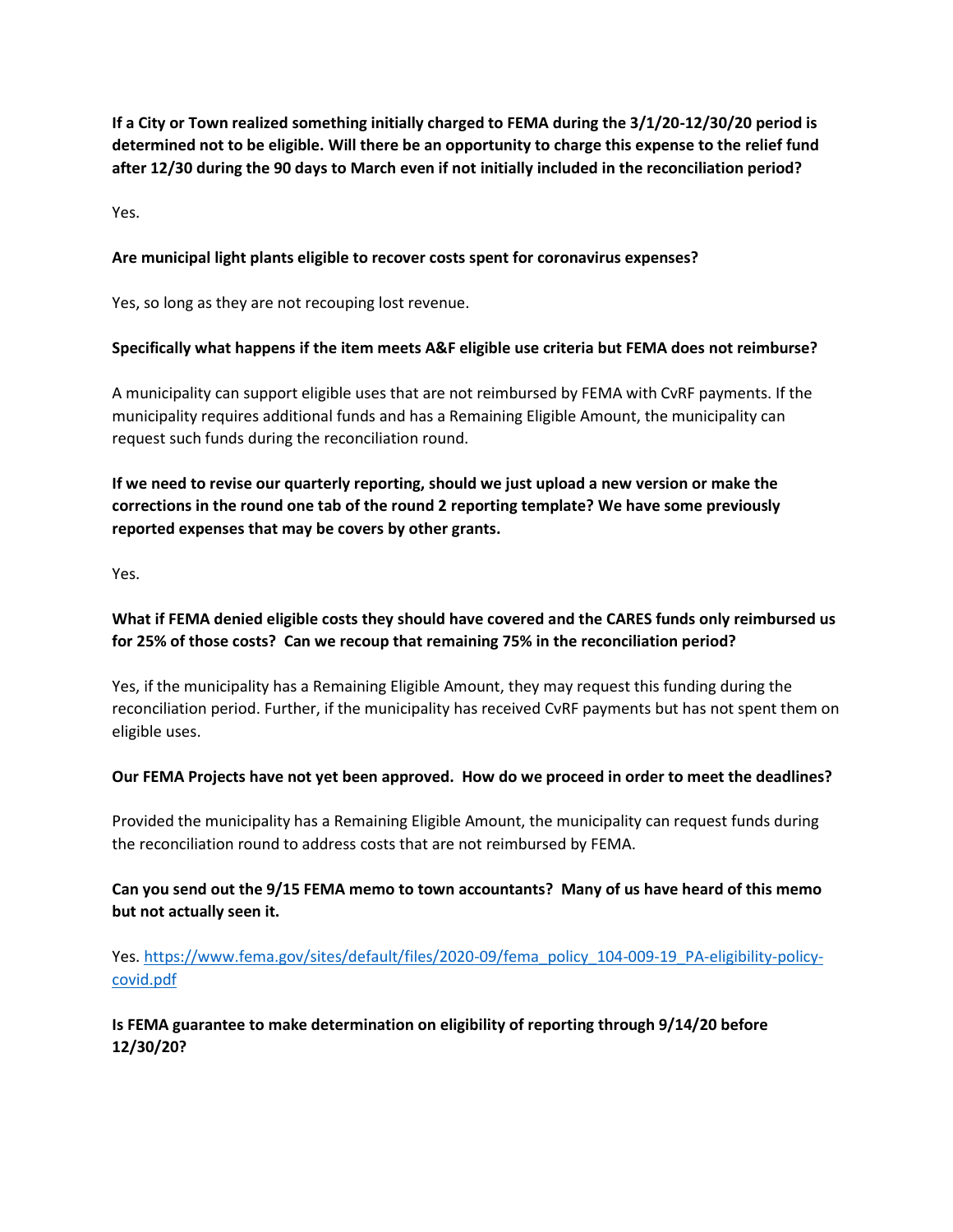Provided the municipality has a Remaining Eligible Amount, the municipality can request funds during the reconciliation round to address costs that are not reimbursed by FEMA.

**This question was skipped but i have the same question - Part time School cafeteria workers hours are not budgeted in our School Lunch revolving fund, so if they came in to work to package meals for some students and some of our seniors for distribution during the shutdown when school was closed this past Spring, they were paid regular hours not overtime hours, are these hours CARES eligible?**

See above.

**You may have addressed this, I apologize if I missed it. I Assume Phase 4 use will be for any funds available, no other funding will be provided. Is that correct?**

This would depend on the specific provisions of any federal funding package that is ultimately passed by Congress. At this point, we have no insight into potential federal legislation.

## **I apologize if I missed this but is it true FEMA will only be reimbursing PPE for first responders after Sept 14th?**

Yes. See the questions above related to FEMA and the link to the FEMA memo describing the eligibility changes.

### **Is the increase to Waste Disposal costs covered?**

To an eligible use of the Coronavirus Relief Fund, an expense must be necessary as a result of the public health emergency caused by COVID-19. In certain instances, for example medical waste and sanitation expenses at a testing site or homeless shelter opened in response to COVID-19, it is straightforward to document the necessity related to COVID-19. In most other instances, however, the ability to demonstrate necessity as a result of COVID-19 is too tenuous to support expenditures from the Coronavirus Relief Fund.

**Why are municipal school department's considered separate entity from the city when they are the largest department of the City? From what you said I should show the school expenses as a transfer on my reporting and then there is a separate quarterly reporting to break down what that transfer was made of and I need a certification form from the schools to accompany this?**

The previous answer (referring to the question about regional school districts) was about regional school districts. That answer does not apply to municipal school departments.